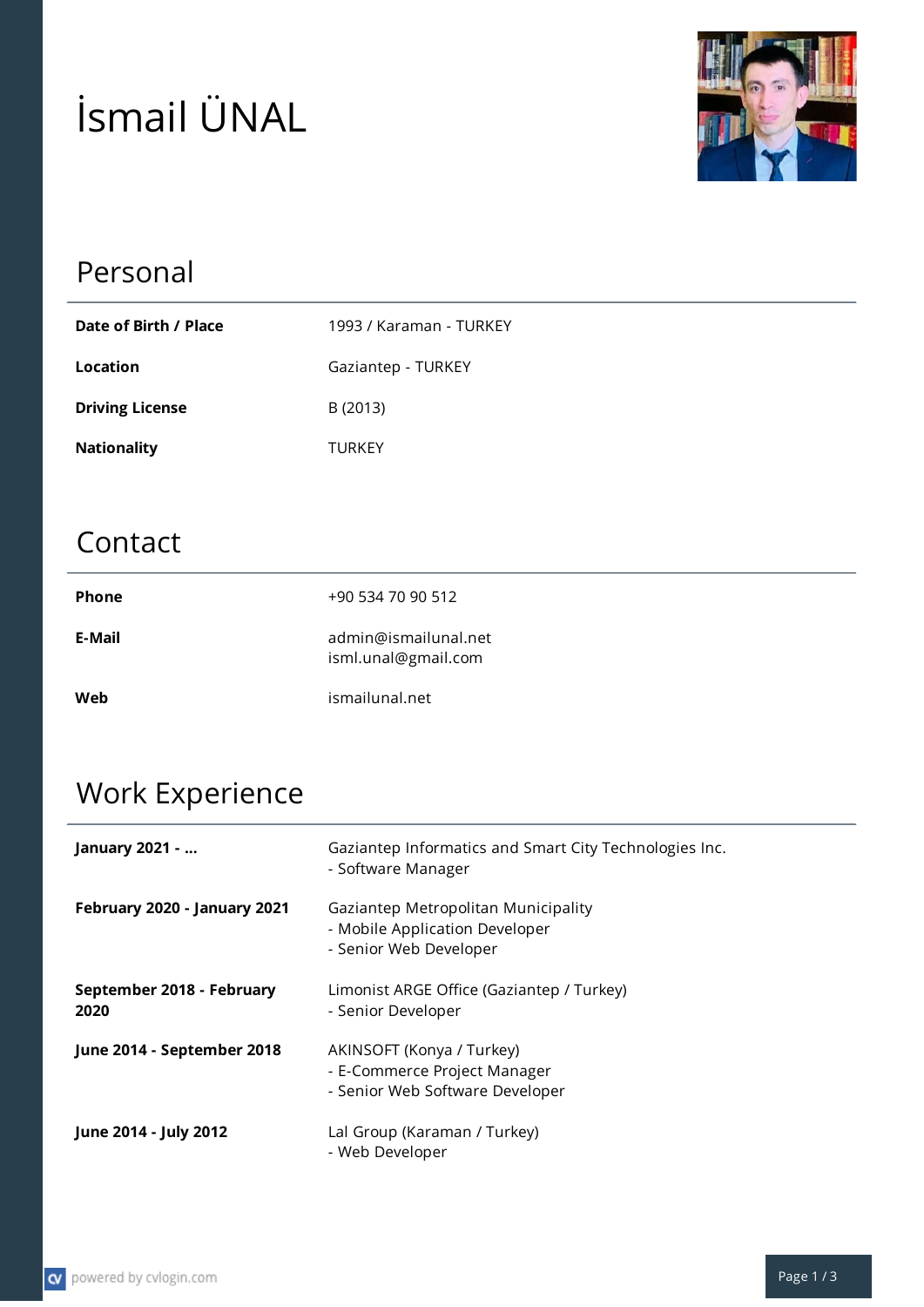### Education

| 2020 - 2021 (Master)        | Gaziantep University<br>Institute of Science / Management Information Systems (3,45/4)                         |
|-----------------------------|----------------------------------------------------------------------------------------------------------------|
| 2015 - 2020 (License)       | Anadolu University<br>Faculty of Management / Business Administration (2,80/4)                                 |
| 2012 - 2014 (Undergraduate) | Karamanoğlu Mehmetbey University<br>School of Technical Sciences / Computer Programming (3,35/4)               |
| 2007 - 2011 (High School)   | Karaman Temizel Ünlü Computer Technical High School<br>Information Technologies / Database Programming (3,5/5) |

### References

| <b>Emre ALICI</b>     | Senior Software Developer (Digiturk) / +90 532 588 76 70      |
|-----------------------|---------------------------------------------------------------|
| <b>Mehmet HELVECİ</b> | Senior Software Developer (Kariyer.net) / +90 541 782 34 37   |
| <b>Ercan POLAT</b>    | CTO (Akinsoft) / +90 542 296 58 15                            |
| Osman ÜZÜM            | HR Director (Akinsoft) / +90 332 261 18 00                    |
| İbrahim DURAN         | Technical Teacher (Computer High School) / +90 505 241 54 67  |
| <b>Mete DENIZ</b>     | CTO (Gaziantep Metropolitan Municipality) / +90 342 606 06 43 |

## Capabilities

| Web             | PHP, Asp.Net, Laravel, Codelgniter, AngularJS, React.js, Node.js,<br>Qooxdoo, WebRTC |
|-----------------|--------------------------------------------------------------------------------------|
| <b>Mobile</b>   | Flutter, React Native                                                                |
| <b>Desktop</b>  | C#                                                                                   |
| <b>Database</b> | MySQL, MsSQL, MongoDB, Redis, Firebase, Realm                                        |
| <b>Other</b>    | AWS, Elastic Search, Mustache                                                        |